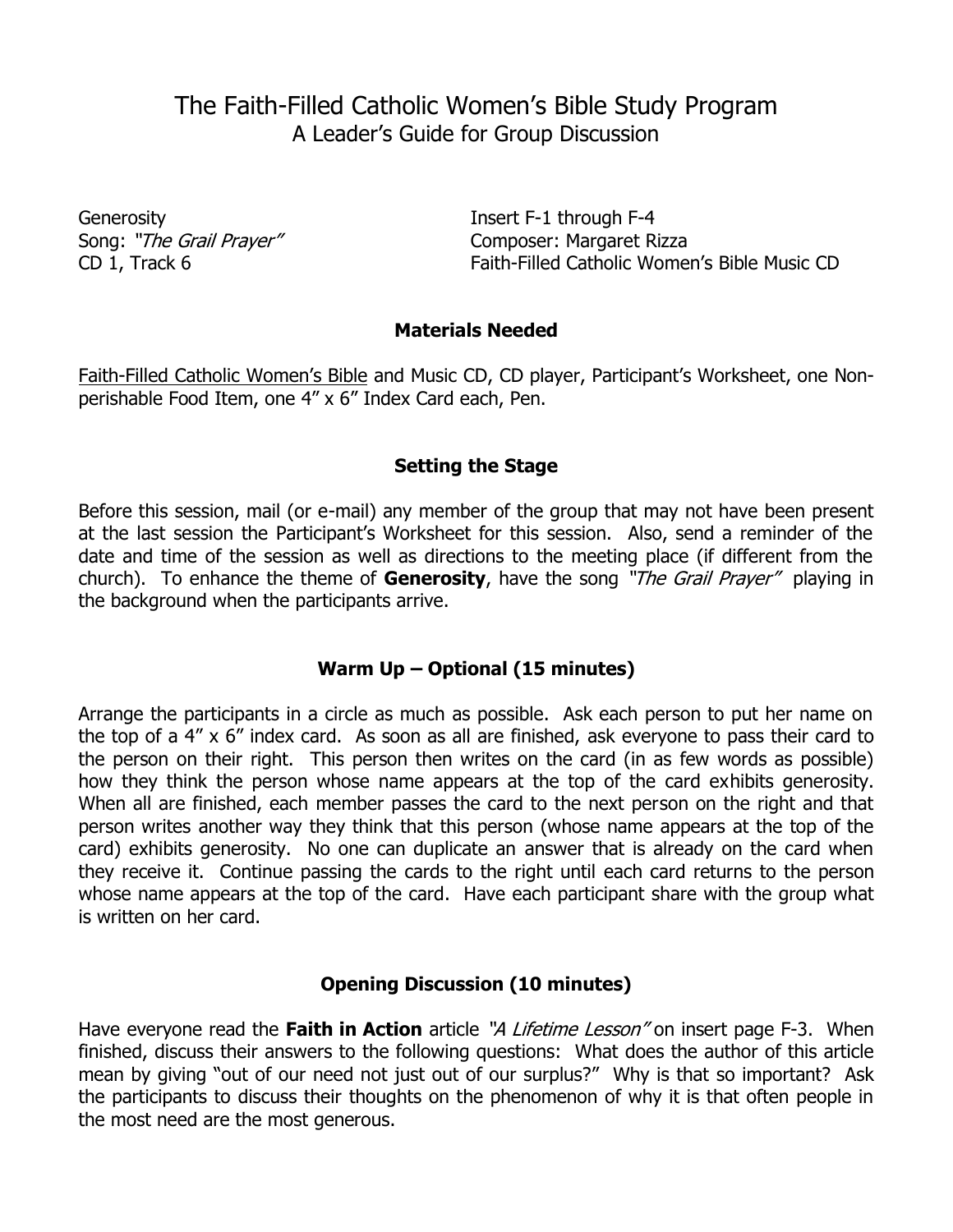## **Spiritual Awakening - Opening Prayer**

Invite everyone to read together the **Prayer** at the top of insert page F-2.

## **Spiritual Awakening - Recognizing (5 minutes)**

Have the participants read (as a group) each of the Scriptures in the **Recognizing** section of **Spiritual Awakening** on insert page F-2. Remind the participants that each reader will pause for a few seconds of silence after each passage to allow anyone to offer any spontaneous thought, prayer, praise or thanksgiving that this Scripture might inspire. After the final Scripture is read, ask the group, "What else do these Scriptures teach us about **Generosity**?"

## **Spiritual Awakening - Reflecting (15 minutes)**

Read (as a group) the story of Abigail in **1 Samuel 25:2-43 (Page 302 OT)**. Ask the participants to share with the group a time in their life when generosity brought about healing and reconciliation. Discuss what other lessons the story of Abigail teaches us?

# **Spiritual Awakening - Reflecting (15 minutes)**

Read **Romans 12:6-8 (Page 231 NT)**. Then, ask each participant to identify for the group a gift or talent she thinks God has given her. Discuss how God may be asking each of us in this Scripture to share our talents and gifts with each other, with the Church, with the community or in society at large. How is sharing our talents a form of generosity?

# **Group Prayer (10 minutes)**

**Leader:** Heavenly Father, we praise You and adore You. We recognize Your loving generosity in the people, and gifts You have given us. In that same spirit of Generosity, we ask You to accept our praises, hear our thanks and answer our prayers for the intentions we voice and for the intentions we keep in our hearts: **enter aloud all individual intentions**. We ask this in Jesus' name. Amen.